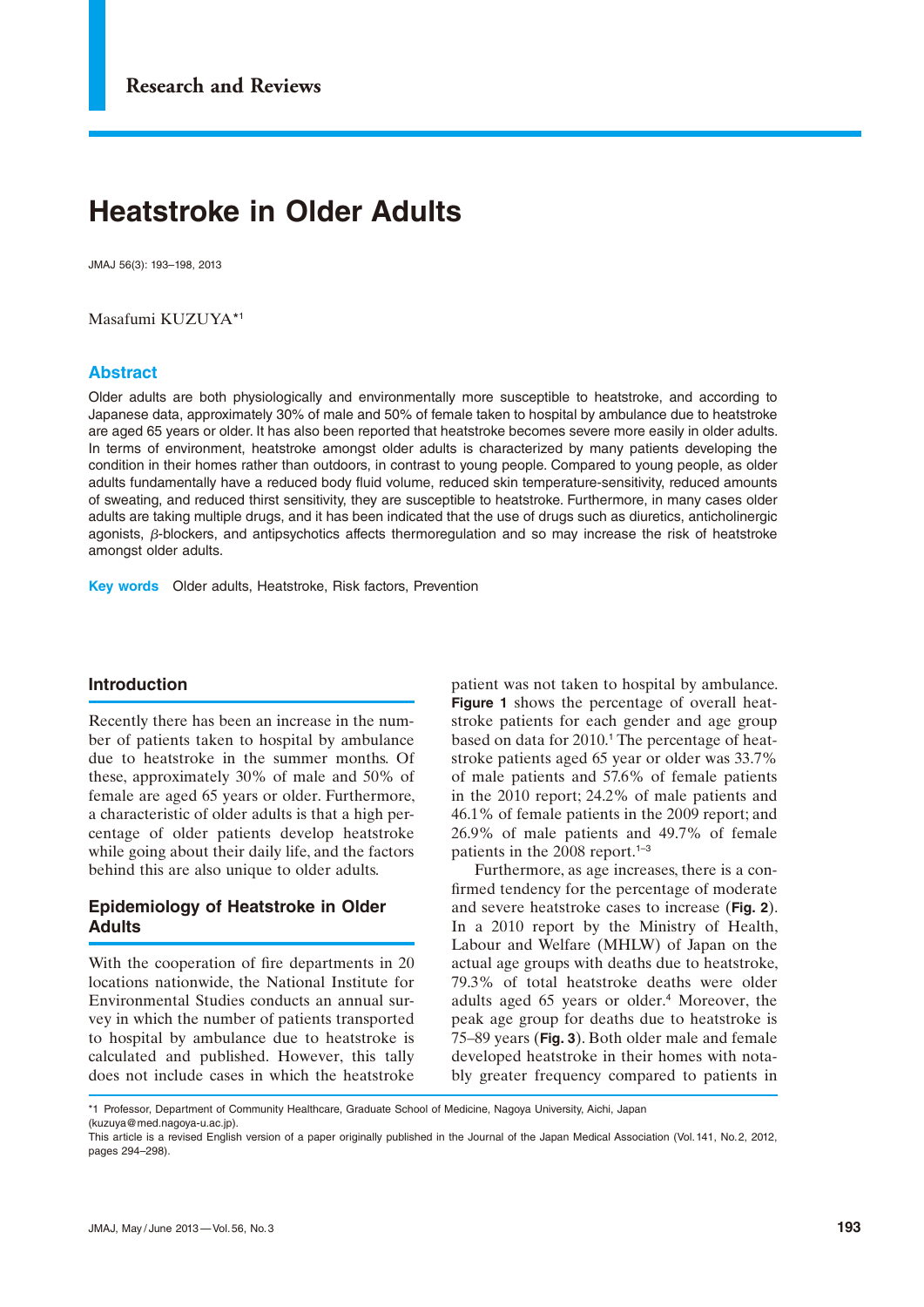other age groups (**Fig. 4**).

A heat wave that occurred in Europe in 2003 was reported to have caused more than 50,000 deaths, many of whom were older adults in particular. Epidemiological research conducted in France and Italy has identified risks of death for

 $\Box$  Male **Female** 0–6 years old 7–18 years old 19–39 years old 40–64 years old 65 years or older 60 50 40 30 20 10  $\overline{0}$ (Prepared based on the National Institute for Environmental Studies.<sup>1</sup>)  $(% )$ 

**Fig. 1 Occurrence of heatstroke by gender and age group**

older adults at the time of a heat wave as living alone, poverty, living in long-term care facilities for the elderly, having chronic disease, physical



**Fig. 2 Percentage of heatstroke patients by age group and severity of condition**



**Fig. 3 Number of deaths in 2010 due to heatstroke by age group**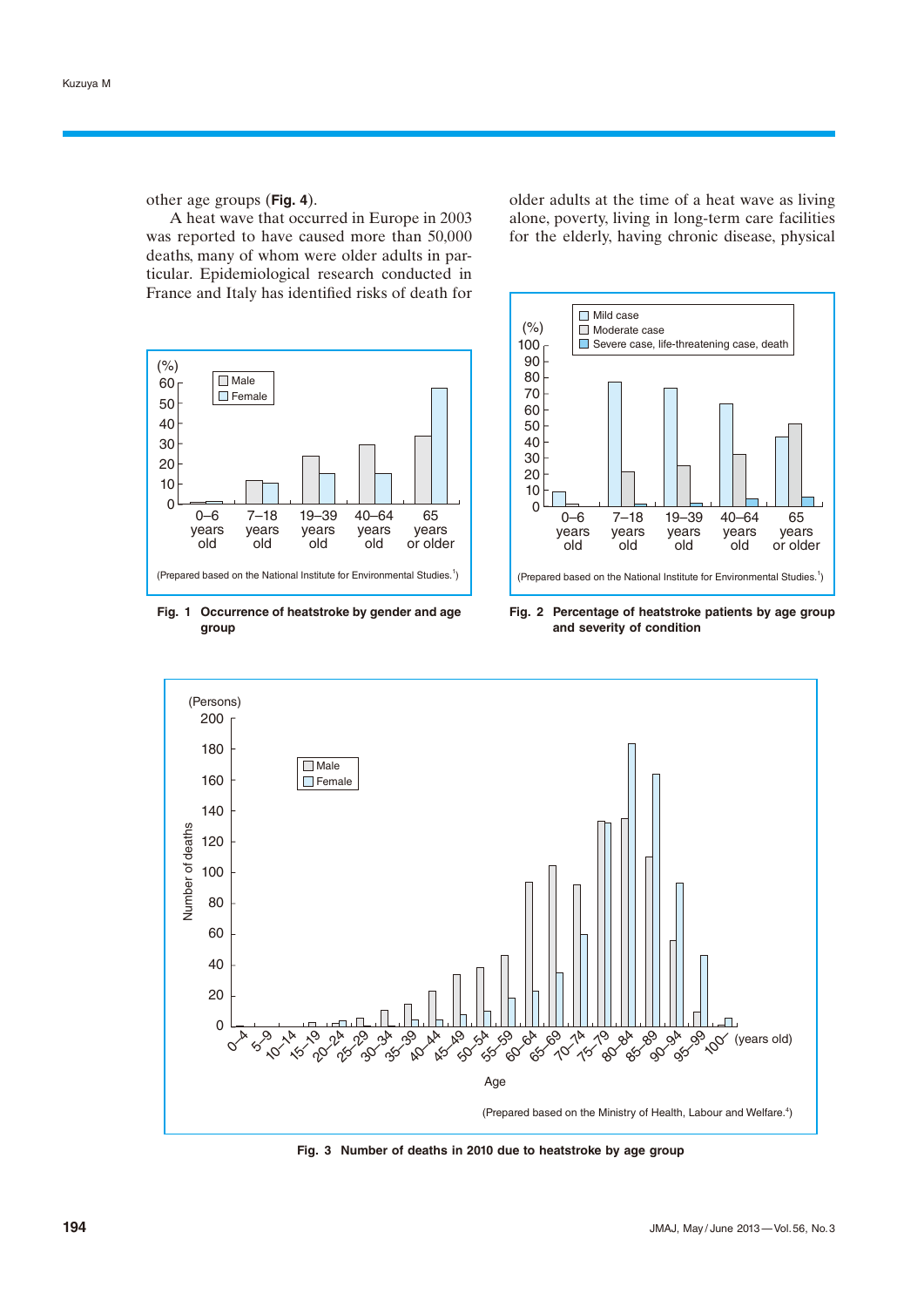dysfunction, and taking drugs such as diuretics, antipsychotics, benzodiazepines, and NSAID.5,6

#### **Characteristics**

From the above-mentioned epidemiological research, several characteristics of heatstroke in older adults become apparent. First of all, mild cases of heatstroke are rare; many cases of heatstroke in older adults are moderate to severe. Secondly, in many cases the patient develops heatstroke in their home. Furthermore, Iwata et al. have reported the results of their investigation of older adult patients aged 65 years or older who visited their emergency medical center for heatstroke. They found that the rate of hospitalization for older adults was significantly higher than for younger people (80% for patients aged 65 years or older vs. 13.9% for patients aged 64 years or younger) and the average length of hospital stay was also significantly longer (27.5 days vs. 5.3 days).<sup>7</sup> They also found other characteristics of heatstroke in older adults to be that in many cases the patient develops heatstroke within their home and they live either alone or with just their spouse; in many cases the patients also did not have air-conditioning.

# **Physiological Characteristics of Older Adults**

Older adults tend to have reduced skin temperature-sensitivity and adaptation of the autonomic nerves to heat and autonomic thermoregulation tend to be slowed. Furthermore, compared to young people older adults generally have lower amounts of sweating and skin blood flow; thus their ability to radiate heat from the skin is low and the core body temperature rises easily. In heatstroke, water and sodium are lost through sweating. It is known that older adults generally have lower amounts of bodily fluids and reduced electrolyte homeostasis, making it easy for water or electrolyte abnormalities to occur. Fluid comprises approximately 60% of an adult's weight, but this percentage decreases with age and in people aged 70 years or older is reported to be approximately 50%. Moreover, renal function also decreases with age, with both glomerular filtration rate and urinary concentrating ability



**Fig. 4 Percentage of heatstroke patients by gender, age group, and place where heatstroke occurred (cause)**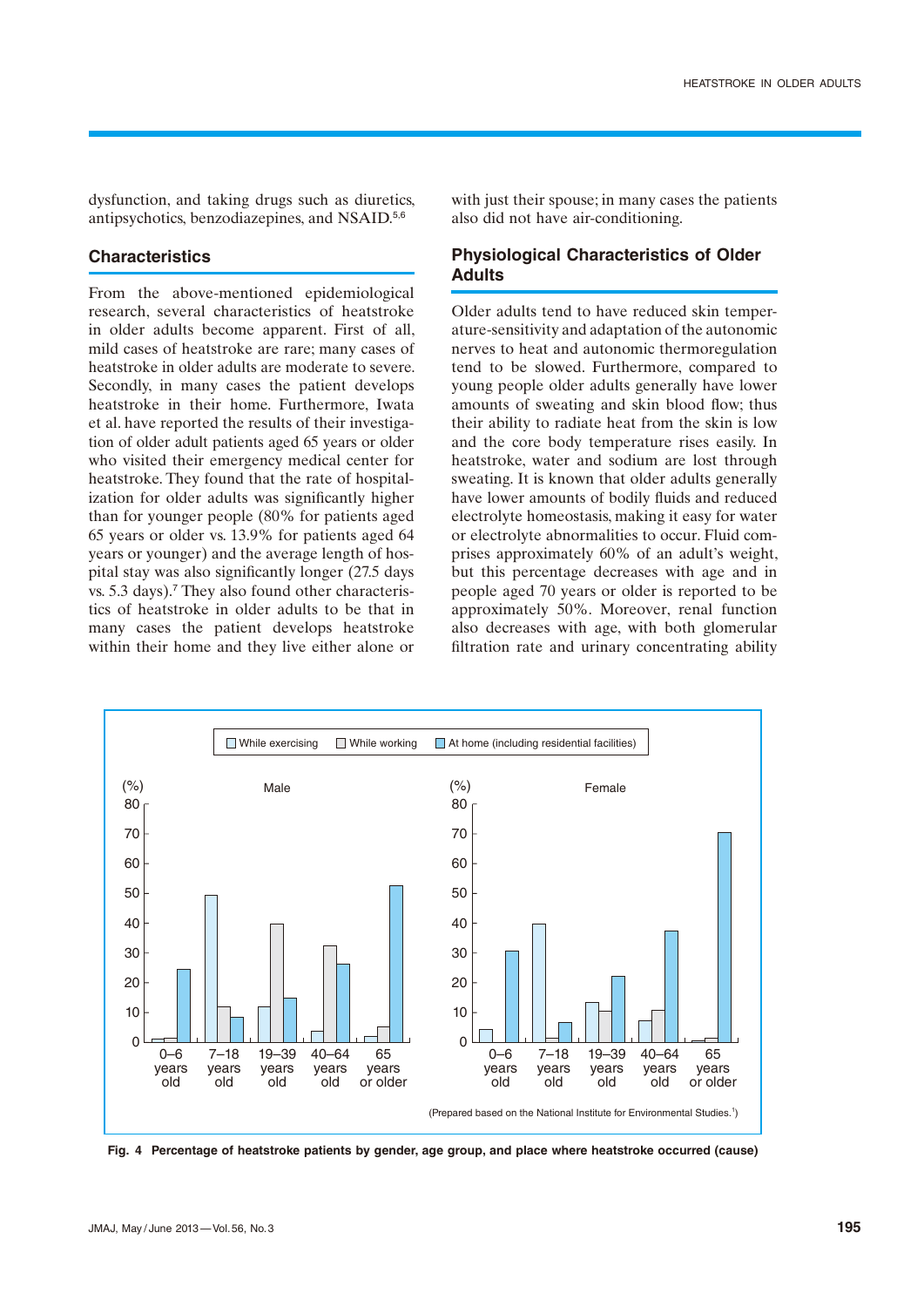decreasing, making older adults more susceptible to hypotonic polyuria. While nighttime urination is controlled by an antidiuretic hormone (vasopressin) in young people, lower levels of this hormone are observed in order adults, and so their urine volume during the night increases. Furthermore, thirst sensitivity also decreases with age, and so older adults do not become thirsty easily.

Due to these many factors, dehydration and electrolyte abnormalities are easily induced in the older adults. The reduction of circulating blood volume due to dehydration leads to reduced skin blood flow and affects thermoregulatory functions as an exacerbating factor, triggering heatstroke. These physiological characteristics particular to older adults are directly linked to risks for heatstroke.

# **Physical and Psychological Characteristics and Environmental Factors**

The number of older adults requiring long-term care has been increasing year-on-year since the introduction of the long-term care insurance system in Japan in 2000, and currently approximately 4.5 million people require this care. According to *the 2010 National Livelihood Survey*, there are approximately 5.02 million older adults nationwide who live alone and 26.1% of older adults requiring nursing care live alone, of which 20% are classified as care level 3 or higher. Older adults requiring long-term care are somehow managing

to live in their communities using long-term care insurance services, but they are extremely susceptible to sudden environmental changes and have far less acclimation than younger people.

Physical and cognitive dysfunctions seem to be responsible for the low adaptability, and such patients are unable to respond to sudden environmental changes without sufficient long-term care. Furthermore, advanced age can itself be a factor, with older adults lacking acclimation to temperature. In addition, many older adults will refrain from drinking fluids due to concern about going to the bathroom frequently at nighttime and endure high temperatures without using an air-conditioner. Moreover, nowadays the poverty rate amongst elderly households is rising, with an increasing number of older adults receiving welfare benefits. Social welfare funds borrowed by welfare recipients from the Social Welfare Council to purchase an air-conditioner are classified as income and deducted from the recipient's social welfare benefits. It has been pointed out that older adults in households receiving welfare benefits that cannot purchase an air-conditioner for this reason are at high risk for heatstroke. In 2001, the MHLW of Japan finally arrived at a policy whereby the loans mentioned above are not classified as income.

#### **Relationship With Drugs**

Thermoregulatory system is operated by autonomic nervous responses due to stimulation of temperature-sensitive neurons linking the peri-

#### **Table 1 Drugs that affect thermoregulation**

| Heat radiation damage from the skin<br>$\alpha$ adrenaline agonists (peripheral vasoconstriction)                                                                                                                           |
|-----------------------------------------------------------------------------------------------------------------------------------------------------------------------------------------------------------------------------|
| Amphetamine, cocaine, ephedrine<br>Anticholinergic agonists (antiperspirants)<br>Anticholinergic drugs, antihistamine drugs, tricyclic antidepressants                                                                      |
| Drugs that reduce cardiac function<br>Drugs that reduce cardiac output<br>Anti-arrhythmic drugs, $\beta$ -blockers, calcium antagonists<br>Drugs that reduce circulatory blood volume due to diuresis<br>Diuretics, alcohol |
| <b>Hypothalamic function regulation</b><br>Antipsychotics<br>Phenothiazine drugs (chlorpromazine, levomepromazine, etc.)<br>Butyrophenone drugs (haloperidol)<br>Atypical antipsychotic drugs                               |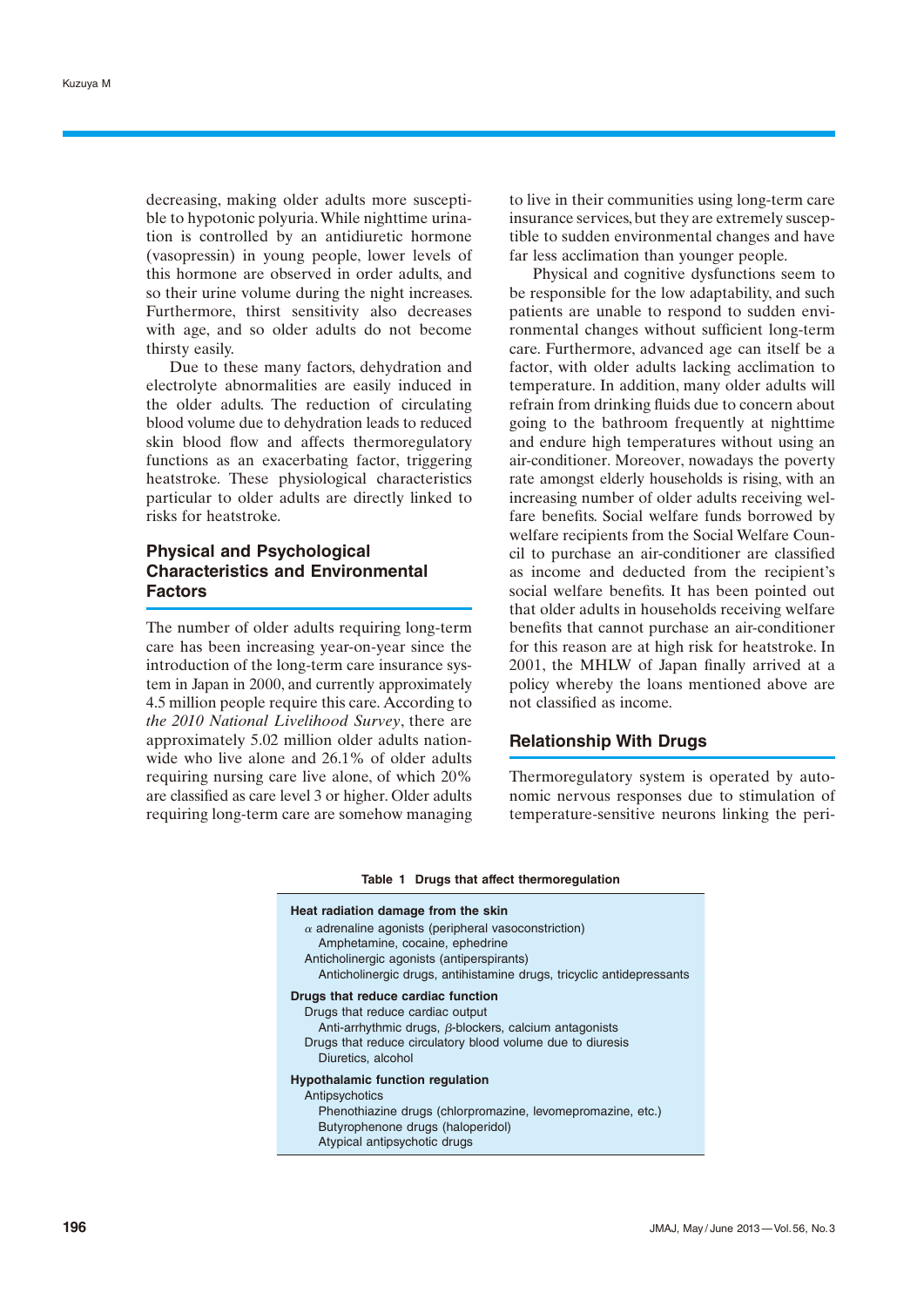pheral and hypothalamic areas, somatic responses, and behavioral responses. Accordingly, there are not only thermoregulatory mechanisms at the nerve level but also regulating mechanisms performed by various neurotransmitters, such as vasomotor functions in peripheral skin and subcutaneous tissue as well as regulatory mechanisms performed by the sweat glands. All drugs acting on any of these levels could potentially affect thermoregulation.

Older adults tend to have many medical problems, and it is imperative to be always mindful of the possibility that they are receiving treatment from multiple medical institutions and taking multiple medications. It is possible that drugs related to vasoconstriction such as sympathomimetic agents and  $\beta$ -blockers, which affect cardiac output, could influence internal body temperature management. In addition, it is demonstrated that drugs such as anticholinergic drugs, antihistamines, diuretics, laxatives, and tricyclic antidepressants are also risk factors for heatstroke. Many studies have demonstrated that antipsychotic drug use is a risk for heatstroke through affecting the hypothalamus and influencing thermoregulation. This is reported to be due to changing the set point of thermoregulation by the antidopaminergic action of antipsychotic drugs.8,9 Furthermore, diuretic use without sufficient fluids intake is also a risk of heatstroke due to the reduction of amount of body fluids (**Table 1**).

# **Prevention**

Older adults have poor sensitivity to heat and in many cases do not recognize early on that their environment is uncomfortably hot and humid. Furthermore, sweating functioning is reduced and thermoregulation is slowed in older adults. If an older adult is living alone, there are no other family members to notice rises in room temperature, and if they collapse from heatstroke, their discovery is delayed because they are inside their homes. Because the amount of water in the bodies of older adults is lower than in the bodies of younger people, their body temperatures can rise easily. It is thought that this overlapping of several adverse conditions makes it easier for older adults to develop severe heatstroke in their daily lives.

In particular, despite the importance of fluid

intake, in many cases dehydration is advanced in older adults when they can realize that they are thirsty due to decreased thirsty sensitivity. Therefore, there is a need to decide in advance the amount of fluids that an older adult should consume daily in addition to meals and to consider measures for ensuring that older adults regularly drink or are given fluids regularly. It should also be noted that in the case of lack of appetite, which is a characteristic of older adults, it is common for an older adult to be unable to even drink water. Even when older adults are normally able to somehow manage to maintain a lifestyle living on their own, family members or health/welfare workers keep track of their health status as older adults are unable to respond to sudden environmental changes. Since air-conditioners, electric fans, and opening windows are all factors that can prevent severe heatstroke, in particular older adults—who tend to refrain from using such appliances—should be encouraged to, for example, placing a humidity and temperature gauge in the living room to enable them to visually gauge room temperatures and managing them by deciding clear temperature settings such as 28ºC and 60% humidity.

# **Conclusion**

From the above we can understand that the causes of heatstroke in older adults not only comprise physiological characteristics particular to older adults but are also intertwined with their physical, psychological, and social backgrounds. It is predicted that in the future there will be an increase in the number of older adults in Japan who have no alternative but to live alone, and not only that, older adults with some form of disability who have no choice but to live alone. Heatstroke is a disaster brought about by high temperatures in summer, but its occurrence can be predicted to a certain extent and prevented through the appropriate involvement of health/ welfare workers and thorough social maintenance. In this sense, the number of older adults who collapse from heatstroke can be a good indicator of a society's elderly healthcare and welfare measures and aging society policies. Issues related to heatstroke are closely related to social problems facing older adults in Japan —including issues that have been gaining attention recently such as "solitary death," "death of